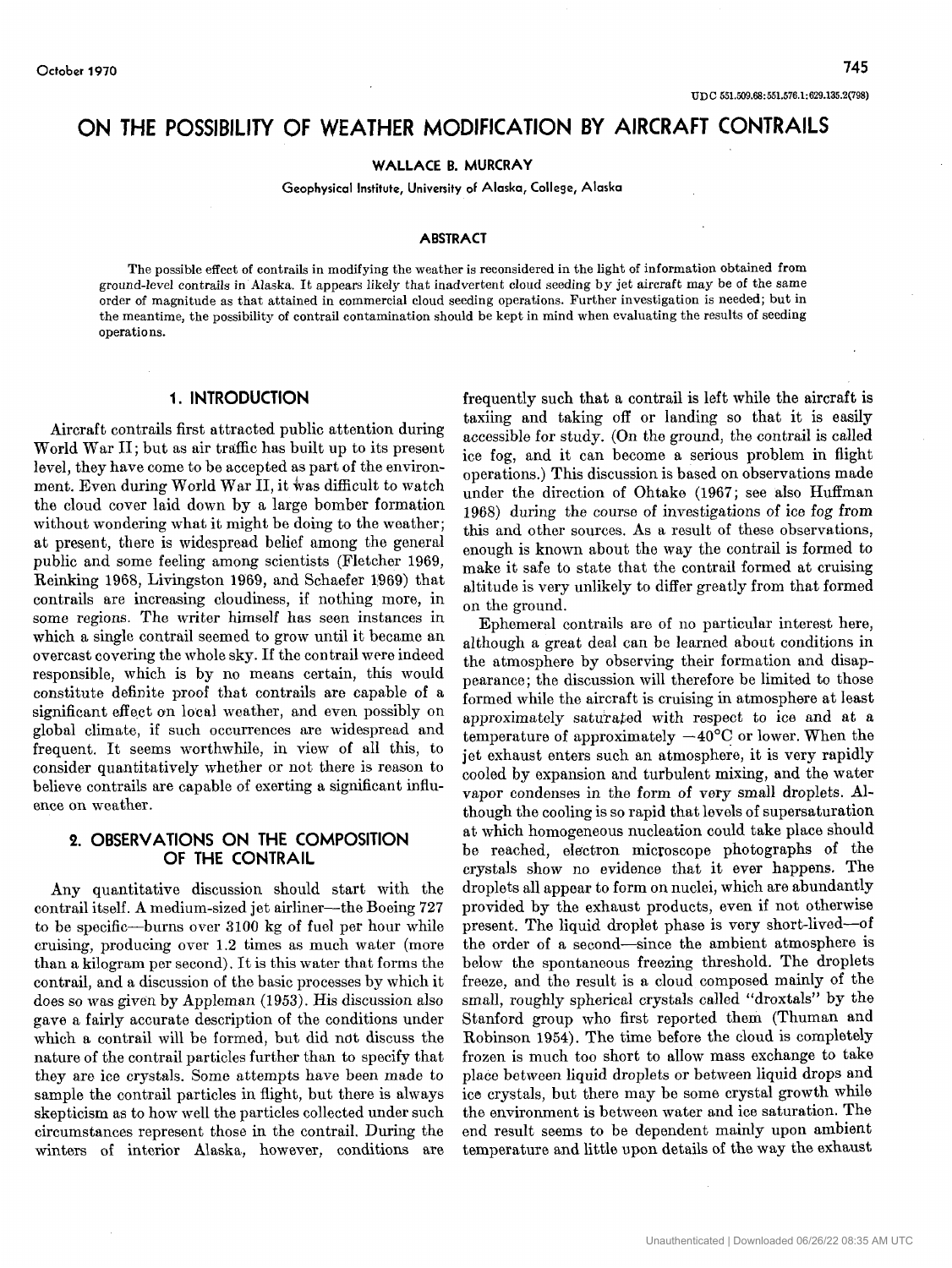enters the atmosphere, the ice fog produced by an automobile exhaust being practically identical to that from a jet engine. One therefore feels quite confident in using the results of the ground observations to discuss the contrail formed at cruise altitude.

Nearly 80 percent of. the crystals collected near the airport runway had a diameter near  $4 \mu$ . All collection methods are open to the suspicion of weighting in favor of larger particles; furthermore, very small particles would not have been detected at all. Many of the crystals collected showed evidence of having ruptured and emitted a spurt of water as they froze from the outside in (Bally-Dorsey effect, Blanchard 1951); this may have produced crystals too small to be detected, though there is no evidence of this effect. At any rate, assuming spherical shape and **2** *p* radius gives an average reciprocal mass of approximately  $3 \times 10^{10}$  droxtals gm<sup>-1</sup>, which is believed to be a very conservative lower limit,.

## **3. CONTRAIL CRYSTALS AS FREEZING NUCLEI**

A cruising Boeing 727 then produces  $3 \times 10^{13}$  crystals  $\sec^{-1}$  if all of the water vapor produced by the fuel combustion goes into crystal formation, as probably happens under the stated conditions, or  $10^{13}$  if only a third of it does. (The writer feels that the actual crystal production rate is probably at least  $10^{14}$  and possibly  $10^{15}$  sec<sup>-1</sup>. This seems to be confirmed by the area and optical depth of the contrail.) Except for hail suppression operations, large-scale weather modification attempts currently in progress employ ground-based generators to introduce freezing nuclei into the atmosphere. Under these conditions, silver iodide, the nucleating material most generally used, is considered to deliver  $10^{13}$  freezing nuclei  $gm^{-1}$ of silver iodide on the average. Under optimum conditions, it may deliver as many as 1015 nuclei gm-'; under adverse conditions, it may deliver none at all, since silver-iodide nuclei deteriorate rapidly in effectiveness after entering the atmosphere. It can be seen, then, that a mediumsized jet forming a persistent contrail is introducing nuclei in numbers equivalent to ground-based generators burning more than a gram per second of silver iodide. Since silver iodide is introduced with the object of forming ice crystals from supercooled water droplets, it seems obvious that the contrail ice crystals can produce any effect of which the silver-iodide nuclei are capable, and in addition can do things of which silver iodide is not likely to be capable, such as extracting water from air supersaturated over ice but under water saturation. (Silver iodide apparently can be effective in the absence of water droplets by acting first as a condensation and later as a freezing nucleus, but there seems to be some doubt about how efficient it is in this.) It is then evident that, whenever and wherever persistent contrails are being produced, the airlines are conducting a seeding operation in which each passing aircraft deposits nuclei in numbers at least comparable to a ground-based seeding attempt. The coverage is global in extent, and while

random in the sense that airline flights are not scheduled with weather modification in mind, it is not really random with respect to meteorological conditions. Airline operations are affected by the weather, and such things as pressure pattern navigation for instance could well introduce a significant bias. The formation of a persistent contrail is itself a function of ambient conditions that would seem to lead to the crystals being deposited preferentially in situations favorable to modifications of the weather being produced.

# 4. MODIFICATION BY PROCESSES **OTHER THAN SEEDING**

The contrail crystals are so small that they fall very slowly in still air, even at jet cruising altitudes, and in the presence of even slight updrafts will not fall at all. Under some conditions, it seems likely that they can accumulate sufficiently to cause some high cloudiness along a busy airway even if they remain essentially unchanged in size and numbers after they are first introduced. This, however, seems to be marginal, and it is unlikely that simple accumulation, even if accompanied by modest growth, is causing much effect at present. There is, however, good reason to believe that some mechanism exists that results in crystal multiplication.

Careful observation of contrails shows that, in general, their behavior is consistent with the higher rates of crystal production given in the discussion above; but in many instances, the contrails attained dimensions that are very difficult to explain by simple growth of the existing crystals unless the numbers given here are very gross underestimates. The crystals in the contrails that exhibited this behavior were obviously growing very rapidly, since well-defined fall streaks developed from them in less than half an hour; so they were evidently in air highly supersaturated with respect to ice. (Natural air can become very much more highly supersaturated with respect to ice than it ever does with respect to water because of the very low content of nuclei capable of removing water vapor from the air once it is below water saturation.) It is also obvious that, if the contrail crystals really did produce the complete sky coverage in the instances mentioned in the introduction, some rapid and efficient process of crystal production must have been triggered. (It is quite evident that systematic and quantitative observation of contrails can lead to a considerable increase in our knowledge of the meteorology of the 200- to 300-mb region and of cloud physics in general, in addition to the value of such observations in connection with the subject of this paper.)

## **5. GENERAL DISCUSSION AND INFERENCES**

It has been shown above that there is good reason to believe that aircraft contrails may be capable of considerable weather modification by producing cirrus clouds at altitudes close to those at which the aircraft is cruising. It is obvious that the contrail crystals may in-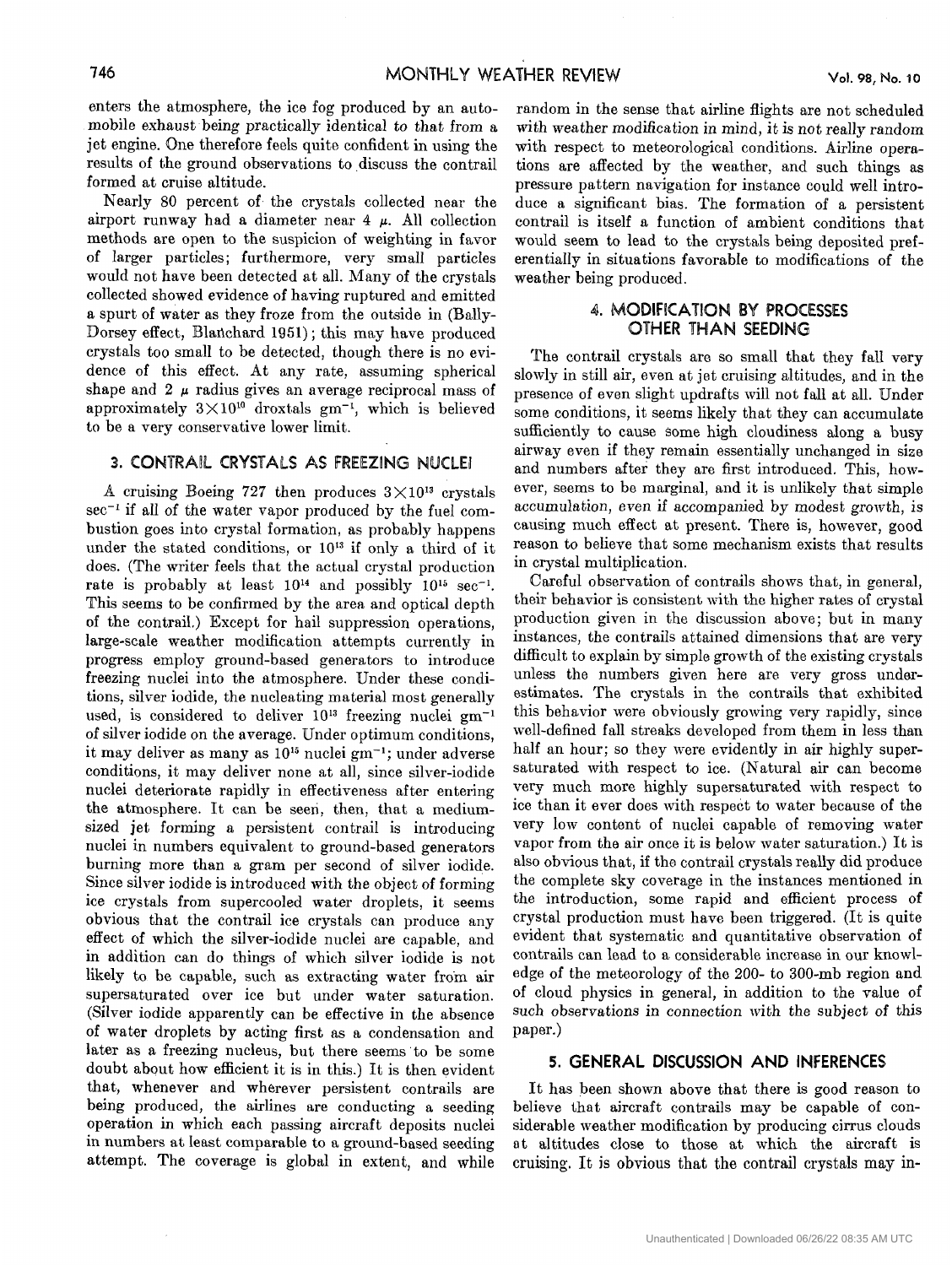fluence cumulus development by getting into clouds that extend to and beyond normal jet cruising levels. **A** little reflection will show that there is also good reason to believe that contrail crystal seeding may be producing all the effects of which deliberate seeding with freezing nuclei is capable. Crystals falling from cirrus clouds through what appears to have been at least moderately dry air have been observed to survive for astonishing distances (Braham and Spyers-Duran **1967).** The contrail crystals must grow considerably before they fall, but they are frequently seen to develop respectable fall velocities within a few. minutes after they are formed. Whether or not they are capable of surviving a long fall through dry air, it is likely that they are often deposited in air that is saturated with respect to ice all the way from the altitude of formation to the cloud bases. Under such conditions, they will of course at least survive to the melting level, and it is likely that they will grow and possibly multiply. Under such conditions, they can enter clouds anywhere above the freezing level and possibly for some distance below. (It is difficult to see how they could be injected into a cloud in a manner that would exactly duplicate the conditions of a seeding flight through it or a silver-iodide shell exploded inside, but not so difficult to see how the contrail crystals might produce essentially the same results.) It is not intended here to undertake an exhaustive discussion of the possible effects of cloud seeding by contrail crystals, but one or two possibilities seem worth mentioning.

The orographic cloud situation in which a wet airmass is being driven upward over a mountain range is considered to be one of the more favorable for increasing precipitation by ground-based silver-iodide seeding. This situation, however, leads to an airmass that is rising and cooling over a region that extends for a considerable distance upwind and to altitudes well beyond those at which jet airliners normally cruise. It is likely, therefore, that the air will be at or near saturation, at least over ice, from the cloud base up, and that a persistent contrail will be formed that can and will seed the clouds. When one considers the number of airline flights over an area such as that west of Denver, Colo., one immediately wonders what the airlines may be doing to the statistics used in evaluating the results of commercial seeding. (It should be noted that the writer is *not* contending that either or both operations actually *do* increase precipitation, he is merely pointing out that both should be considered.)

The plains region of the United States is traversed by heavy air traffic; in the summer, it is also heavily populated by towering cumulus so that a jet aircraft is often flying among them. The flight path rarely goes through the clouds because of the turbulence and the likelihood of encountering hail, but the whole region is likely to be saturated with respect to ice. The air is also likely to contain considerable numbers of natural ice crystals, so it is not immediately obvious that the introduction of the con-

trail crystals can have any effect. However, while riding an aircraft through this region, one sees numerous contrails left by other flights, so it is evident that the natural ice crystal concentrations are much exceeded along the flight path and that this condition persists for some time. Schaefer (1969) mentions this in discussing inadvertent weather modifications. He implies the seeding capabilities but does not discuss them specifically. The probability that a developing thunderhead will entrain such a high ice crystal concentration is thus increased; and a little calculation shows that, if the Russians and the French are right, it could lead to suppression of destructive hail.

There seems little doubt that contrail crystal seeding sometimes disperses clouds in the same manner as seeding with Dry Ice<sup>1</sup> does. Over the years, many instances of cloud dispersal by aircraft have been reported in *Weather,*  and many very good photographs have been published. In most instances, not enough data are available to form a firm opinion of how the dispersal was accomplished, but the resemblance of the photographs and the descriptions of the occurrences to those of the results of seeding supercooled water clouds with Dry Ice is so striking that it seems safe to conclude that most, if not all, of the reports are examples of the seeding of clouds by contrail ice crystals. The possible consequences of this are considerable; in fact, it seems probable that one of the projects for modifying the global climate discussed by Fletcher **(1965),**  namely modification of the cloud cover over the North Polar Basin by cloud seeding, is already underway, although the scale is still more modest than he envisioned.

### **6. CONCLUSIONS**

The conclusions reached as a result of the above discussion are that nearly all results that can be produced by seeding with ice crystals are in fact being produced as a result of routine airline operations; that the effectiveness of ice crystals as nuclei over such a wide range of meterological conditions and the scale on which they arc being deposited make it likely that they are affecting precipitation to a much greater extent than are present deliberate seeding operations (although tho deliberate operations may still show more net results because of the selection of situations suitable for seeding).

It cannot be concluded that any *net* effocts *are* necessarily being produced on even local climates, although it seems certain that the seeding is taking place, because tho possible results of any kind of seeding are not well understood at present and because the very massiveness and frequency of the seeding makes it likely that such a profusion of effects in contradictory directions is being produced that the net result may bo small. The actual magnitude and direction of the effect on the weather can only be established by analysis of the records. The purpose of this paper is to show that there is sound basis for the

**<sup>1</sup>**Mention of commercial products does not constitute an endorsement.